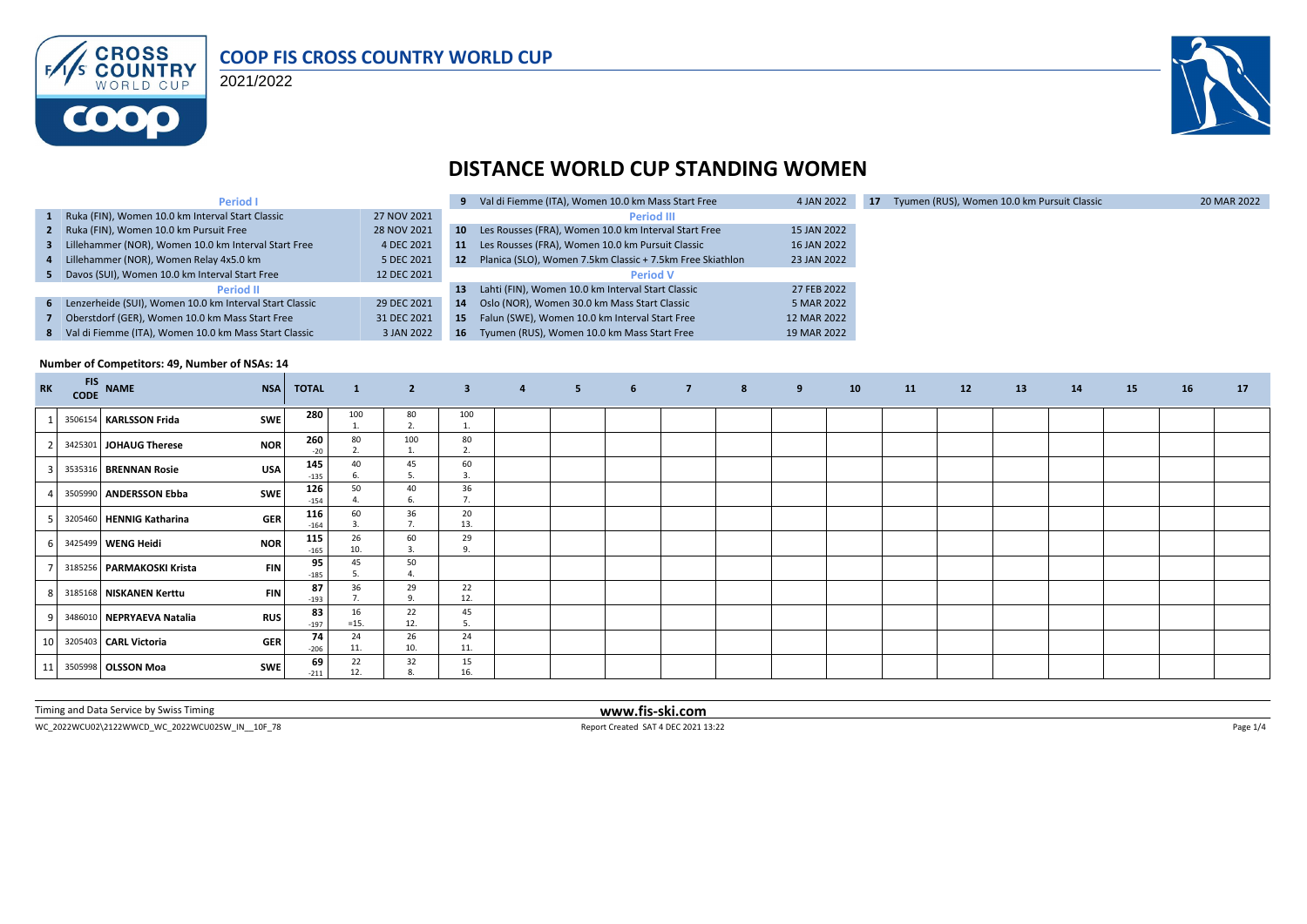



**COOO** 



## **DISTANCE WORLD CUP STANDING WOMEN**

| $\mathbf{R}\mathbf{K}$ | FIS NAME<br>CODE NAME               | <b>NSA</b> | <b>TOTAL</b> | $\mathbf{1}$          | $\overline{2}$ | $\overline{\mathbf{3}}$        | $\overline{a}$ | 5 | 6 | $\overline{7}$ | 8 | 9 | 10 | <b>11</b> | 12 | 13 | 14 | <b>15</b> | 16 | 17 |
|------------------------|-------------------------------------|------------|--------------|-----------------------|----------------|--------------------------------|----------------|---|---|----------------|---|---|----|-----------|----|----|----|-----------|----|----|
| 12                     | 3485933 SORINA Tatiana              | <b>RUS</b> | 64<br>$-216$ | 32<br>8.              |                | 32<br>8.                       |                |   |   |                |   |   |    |           |    |    |    |           |    |    |
| 13                     | 3427109   FOSSESHOLM Helene Marie   | <b>NOR</b> | 50<br>$-230$ |                       |                | 50<br>4.                       |                |   |   |                |   |   |    |           |    |    |    |           |    |    |
| 14                     | 3535410 DIGGINS Jessie              | <b>USA</b> | 50<br>$-230$ | 13<br>18.             | 24<br>11.      | 13<br>18.                      |                |   |   |                |   |   |    |           |    |    |    |           |    |    |
| 15                     | 3426201 WENG Tiril Udnes            | <b>NOR</b> | 40<br>$-240$ |                       |                | 40<br>6.                       |                |   |   |                |   |   |    |           |    |    |    |           |    |    |
| 16                     | 3486239 STUPAK Yulia                | <b>RUS</b> | 38<br>$-242$ | 29<br>9.              |                | 9<br>22.                       |                |   |   |                |   |   |    |           |    |    |    |           |    |    |
| 17                     | 3515221 FAEHNDRICH Nadine           | SUI        | 38<br>$-242$ | 18<br>14.             | 20<br>13.      |                                |                |   |   |                |   |   |    |           |    |    |    |           |    |    |
| 18                     | 3055067 STADLOBER Teresa            | <b>AUT</b> | 38<br>$-242$ | 20<br>13.             | 18<br>14.      |                                |                |   |   |                |   |   |    |           |    |    |    |           |    |    |
| 19                     | 3426200 WENG Lotta Udnes            | <b>NOR</b> | 32<br>$-248$ | 16<br>$=15.$          |                | 16<br>15.                      |                |   |   |                |   |   |    |           |    |    |    |           |    |    |
| 20                     | 3205407 FINK Pia                    | <b>GER</b> | 31<br>$-249$ | 11<br>20.             | 16<br>15.      | $\overline{4}$<br>27.          |                |   |   |                |   |   |    |           |    |    |    |           |    |    |
| 21                     | 3486003 VASILIEVA Lilia             | <b>RUS</b> | 27<br>$-253$ | 10<br>21.             | 14<br>17.      | $\overline{\mathbf{3}}$<br>28. |                |   |   |                |   |   |    |           |    |    |    |           |    |    |
| 22                     | 3425421 HAGA Ragnhild               | <b>NOR</b> | 26<br>$-254$ |                       |                | 26<br>10.                      |                |   |   |                |   |   |    |           |    |    |    |           |    |    |
| 23                     | 3506181 LINDSTROEM Louise           | <b>SWE</b> | 24<br>$-256$ | 9<br>22.              | 15<br>16.      |                                |                |   |   |                |   |   |    |           |    |    |    |           |    |    |
| 24                     | 3205434 KREHL Sofie                 | <b>GER</b> | 23<br>$-257$ |                       | 12<br>19.      | 11<br>20.                      |                |   |   |                |   |   |    |           |    |    |    |           |    |    |
| 25                     | 3505217 KALLA Charlotte             | SWE        | 21<br>$-259$ | 8<br>23.              | 13<br>18.      |                                |                |   |   |                |   |   |    |           |    |    |    |           |    |    |
| 26                     | 3425410   OESTBERG Ingvild Flugstad | <b>NOR</b> | 18<br>$-262$ |                       |                | 18<br>14.                      |                |   |   |                |   |   |    |           |    |    |    |           |    |    |
| 27                     | 3486176 RYGALINA Anastasia          | <b>RUS</b> | 18<br>$-262$ |                       | 6<br>25.       | 12<br>19.                      |                |   |   |                |   |   |    |           |    |    |    |           |    |    |
| 28                     | 3295241 GANZ Caterina               | <b>ITA</b> | 15<br>$-265$ | $\overline{4}$<br>27. | 9<br>22.       | $\overline{2}$<br>29.          |                |   |   |                |   |   |    |           |    |    |    |           |    |    |
|                        | 29 3185579 MATINTALO Johanna        | <b>FIN</b> | 14<br>$-266$ | 14<br>17.             |                |                                |                |   |   |                |   |   |    |           |    |    |    |           |    |    |

Timing and Data Service by Swiss Timing **www.fis-ski.com**

WC\_2022WCU02\2122WWCD\_WC\_2022WCU02SW\_IN\_\_10F\_78 Report Created SAT 4 DEC 2021 13:22 Page 2/4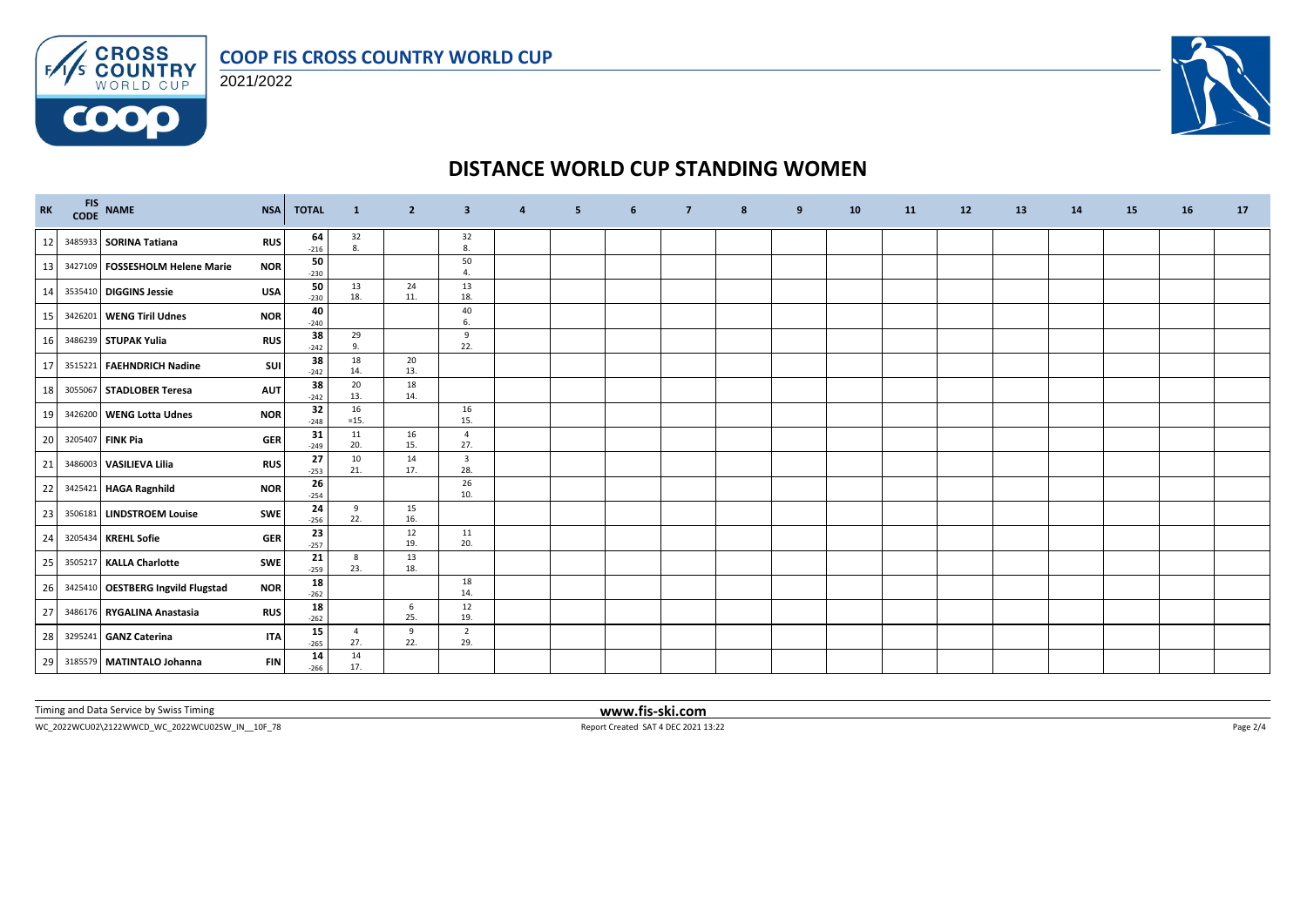



**COOO** 



## **DISTANCE WORLD CUP STANDING WOMEN**

| RK | <b>FIS</b> | CODE NAME                       | <b>NSA</b> | <b>TOTAL</b>             | $\mathbf{1}$                   | $\overline{2}$                 | $\overline{\mathbf{3}}$ | $\overline{a}$ | 5 | 6 | $\overline{7}$ | 8 | 9 | 10 | <b>11</b> | 12 | 13 | 14 | <b>15</b> | 16 | 17 |
|----|------------|---------------------------------|------------|--------------------------|--------------------------------|--------------------------------|-------------------------|----------------|---|---|----------------|---|---|----|-----------|----|----|----|-----------|----|----|
| 30 |            | 3487065 STEPANOVA Veronika      | <b>RUS</b> | 14<br>$-266$             |                                |                                | 14<br>17.               |                |   |   |                |   |   |    |           |    |    |    |           |    |    |
| 31 |            | 3205491 FRAEBEL Antonia         | <b>GER</b> | 14<br>$-266$             | $\overline{\mathbf{3}}$<br>28. | 11<br>20.                      |                         |                |   |   |                |   |   |    |           |    |    |    |           |    |    |
| 32 |            | 3565062 LAMPIC Anamarija        | SLO        | 14<br>$-266$             | 6<br>25.                       |                                | 8<br>23.                |                |   |   |                |   |   |    |           |    |    |    |           |    |    |
| 33 |            | 3505828 DYVIK Anna              | SWE        | 12<br>$-268$             | 12<br>19.                      |                                |                         |                |   |   |                |   |   |    |           |    |    |    |           |    |    |
| 34 |            | 3105214 STEWART-JONES Katherine | CAN        | 10<br>$-270$             |                                | 10<br>21.                      |                         |                |   |   |                |   |   |    |           |    |    |    |           |    |    |
| 35 |            | 3195219 CLAUDEL Delphine        | <b>FRA</b> | 10<br>$-270$             |                                |                                | 10<br>21.               |                |   |   |                |   |   |    |           |    |    |    |           |    |    |
| 36 |            | 1274580 ISHIDA Masako           | <b>JPN</b> | 10<br>$-270$             | $\overline{2}$<br>29.          | 8<br>23.                       |                         |                |   |   |                |   |   |    |           |    |    |    |           |    |    |
| 37 |            | 3486548 ISTOMINA Mariya         | <b>RUS</b> | $\overline{7}$<br>$-273$ |                                | $\overline{7}$<br>24.          |                         |                |   |   |                |   |   |    |           |    |    |    |           |    |    |
| 38 |            | 3205305 GIMMLER Laura           | <b>GER</b> | $\overline{7}$<br>$-273$ | $\overline{7}$<br>24.          |                                |                         |                |   |   |                |   |   |    |           |    |    |    |           |    |    |
| 38 |            | 3425669 KALVAA Anne Kjersti     | <b>NOR</b> | $\overline{7}$<br>$-273$ |                                |                                | $\overline{7}$<br>24.   |                |   |   |                |   |   |    |           |    |    |    |           |    |    |
| 40 |            | 3506008 RIBOM Emma              | SWE        | 6<br>$-274$              |                                |                                | 6<br>$=25.$             |                |   |   |                |   |   |    |           |    |    |    |           |    |    |
| 40 |            | 3425896 THEODORSEN Silje        | <b>NOR</b> | 6<br>$-274$              |                                |                                | 6<br>$=25.$             |                |   |   |                |   |   |    |           |    |    |    |           |    |    |
| 42 |            | 3535602 SWIRBUL Hailey          | <b>USA</b> | 5<br>$-275$              |                                | 5<br>26.                       |                         |                |   |   |                |   |   |    |           |    |    |    |           |    |    |
| 43 |            | 3185551 JOENSUU Jasmi           | <b>FIN</b> | -5<br>$-275$             | 5<br>26.                       |                                |                         |                |   |   |                |   |   |    |           |    |    |    |           |    |    |
| 44 |            | 3486314 KIRPICHENKO Yana        | <b>RUS</b> | -4<br>$-276$             |                                | $\overline{4}$<br>27.          |                         |                |   |   |                |   |   |    |           |    |    |    |           |    |    |
| 45 |            | 3105190 BROWNE Cendrine         | CAN        | 3<br>$-277$              |                                | $\overline{\mathbf{3}}$<br>28. |                         |                |   |   |                |   |   |    |           |    |    |    |           |    |    |
| 46 |            | 3435197 MARCISZ Izabela         | POL        | $\overline{2}$<br>$-278$ |                                | $\overline{2}$<br>29.          |                         |                |   |   |                |   |   |    |           |    |    |    |           |    |    |
| 47 |            | 3535601 OGDEN Katharine         | <b>USA</b> | 1<br>$-279$              |                                | $\mathbf{1}$<br>30.            |                         |                |   |   |                |   |   |    |           |    |    |    |           |    |    |

Timing and Data Service by Swiss Timing **www.fis-ski.com**

WC\_2022WCU02\2122WWCD\_WC\_2022WCU02SW\_IN\_\_10F\_78 Report Created SAT 4 DEC 2021 13:22 Page 3/4